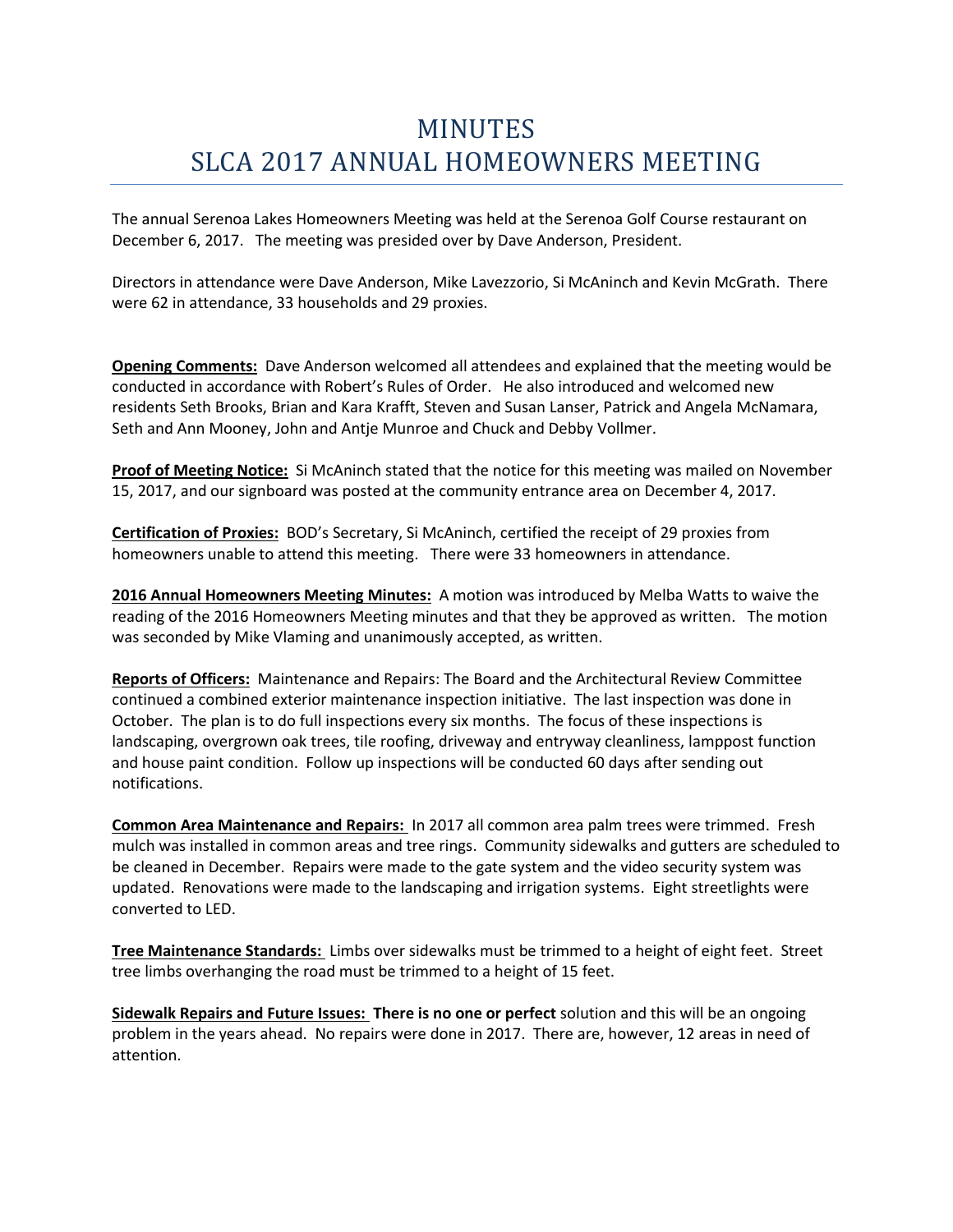**Future Landscape Projects:** The goal for 2017 was to focus on the entryway, both walls and the center island. In 2018 the goal will be to address the island inside the gate and the two lift stations.

**Lakes and Crosswalks:** The lakes are thriving. The biggest problem is water lettuce. Homeowners are reminded not to blow yard trimmings into the lakes. The buffer areas surrounding the lakes are being trimmed closer. The crosswalks are in good repair.

**Drainage Ditch Repairs:** The drainage ditch behind homeowners O'Toole and Zerega is not draining properly and causing water to be retained. Homeowner Shawn Leins is an engineer who has been studying this problem to determine its origin and remedy. After producing a topography map of the area in November, he determined the swale that collects runoff from behind these homes is not working properly. There are notches in the drains that once covered will help to improve drainage. Most importantly, this appears to be a golf course issue not a Serenoa Lakes responsibility. As such, these findings will be presented to them for a potential remedy.

**Renaming the Community:** There has been discussion regarding the possibility of renaming Serenoa Lakes for several reasons. We are linked to Serenoa by name and price point. Many believe that Serenoa Lakes price per square foot is lower because of our association with Serenoa. For that reason and others, it is felt that there will be an upside if we separate ourselves with a new name. A decision was made to form a "Rebranding Committee" to explore ways to better market the attributes of Serenoa Lakes to the greater Sarasota environs. Community members volunteering for this committee include John Fischer, Peter Balint, Jacqueline Vlaming, Karie Backman, and Julie Rosenkrantz.

**Presentation of 2018 Budget Proposal:** The budget for 2017 is \$126,104.00 or \$1,370.69 per lot. This represents an increase of \$7,683.00 from last year. New budget line items are sidewalk/curb gutter cleaning and repainting of street light posts. Budget philosophy is to provide adequate funds to cover known and probable expenses and avoid the need for special assessments. Peter Balint made a motion to accept the budget as proposed. Joe McCarthy seconded the motion. The motion passed unanimously.

## **Community/Area Related Matters:**

- After many complaints regarding unauthorized fishing in the community, the Board decided to not allow fishing in any of the common areas. Fishing is only allowed behind your home.
- Neal Communities is continuing its plan to develop 533 acres south of our community in the area known as the sod farm. The county planning commission has set a February time frame to hear developer Neal's proposal.
- CPA-2015-G is an amendment to the planning code that would allow developers to reduce the buffer areas and open space requirements in 2050 developments was defeated.
- Under the 2040 Future Thoroughfare Plan, CPA-2017-A, which would make Ibis Street a minor collector road was removed from an upcoming Planning Commission hearing.
- A section of Ibis Street, beginning just south of the entrance to Serenoa, is scheduled to be repaved in FY 2018.
- The 2050 Plan Clark Road South Village continues to be of interest for Serenoa Lakes.
- There was approval for the Ibis Street Conservation Subdivision to build a high-density subdivision on the east side of Ibis Street. This project is underway and will consist of 107 homes on 66 acres.